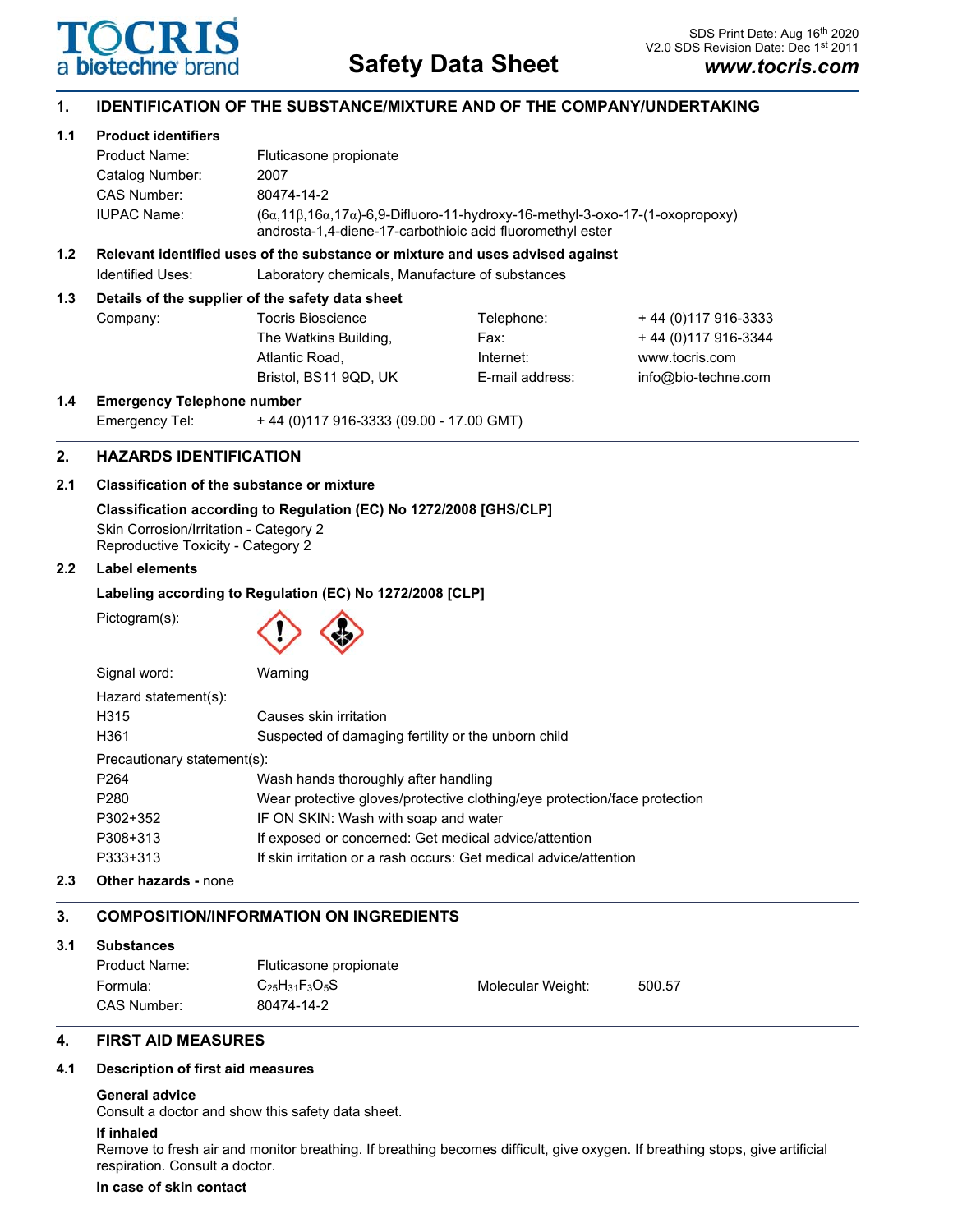Immediately wash skin with copious amounts of soap and water for at least 15 minutes. Remove contaminated clothing and shoes and wash before reuse. Consult a doctor.

## **In case of eye contact**

Flush with copious amounts of water for at least 15 minutes. Consult a doctor.

### **If swallowed**

Rinse mouth with water. Do not induce vomiting unless directed to do so by medical personnel. Never give anything by mouth to an unconscious person. Consult a doctor.

### **4.2 Most important symptoms and effects, both acute and delayed**

To the best of our knowledge, the chemical, physical and toxicological properties have not been thoroughly investigated.

### **4.3 Indication of immediate medical attention and special treatment needed**

Show this safety data sheet to the doctor in attendance. Immediate medical attention is required.

## **5. FIRE-FIGHTING MEASURES**

### **5.1 Extinguishing media**

### **Suitable extinguishing media**

Use water spray, alcohol-resistant foam, dry chemical or carbon dioxide.

# **5.2 Special hazards arising from the substance or mixture**

In combustion, may emit toxic fumes.

### **5.3 Precautions for fire-fighters**

Wear suitable protective clothing to prevent contact with skin and eyes and self-contained breathing apparatus.

## **6. ACCIDENTIAL RELEASE MEASURES**

### **6.1 Personal precautions, protective equipment and emergency procedures**

Do not take action without suitable protective clothing - see section 8 of SDS. Evacuate personnel to safe areas. Ensure adequate ventilation. Avoid breathing vapors, mist, dust or gas.

### **6.2 Environmental precautions**

Do not let product enter drains.

### **6.3 Methods and materials for containment and cleaning up**

Cover spillage with suitable absorbent material. Sweep up material and place in an appropriate container. Hold all material for appropriate disposal as described under section 13 of SDS.

### **6.4 Reference to other sections**

For required PPE see section 8. For disposal see section 13.

### **7. HANDLING AND STORAGE**

### **7.1 Precautions for safe handling**

Use in a chemical fume hood, with air supplied by an independent system. Avoid inhalation, contact with eyes, skin and clothing. Avoid the formation of dust and aerosols. Use in a well-ventilated area. Keep away from sources of ignition. Avoid prolonged or repeated exposure.

### **7.2 Conditions for safe storage, including any incompatibilities.**

Store in cool, well-ventilated area. Keep away from direct sunlight. Keep container tightly sealed until ready for use. Recommended storage temperature: Store at RT

### **7.3 Specific end uses**

Use in a laboratory fume hood where possible. Refer to employer's COSHH risk assessment.

### **8. EXPOSURE CONTROLS/PERSONAL PROTECTION**

### **8.1 Control parameters**

### **Components with workplace control parameters**

Contains no substances with occupational exposure limit values.

### **8.2 Exposure controls**

### **Appropriate engineering controls**

Use in a fume hood where applicable. Ensure all engineering measures described under section 7 of SDS are in place. Ensure laboratory is equipped with a safety shower and eye wash station.

### **Personal protective equipment**

### **Eye/face protection**

Use appropriate safety glasses.

### **Skin protection**

Use appropriate chemical resistant gloves (minimum requirement use standard BS EN 374:2003). Gloves should be inspected before use. Wash and dry hands thoroughly after handling.

### **Body protection**

Wear appropriate protective clothing.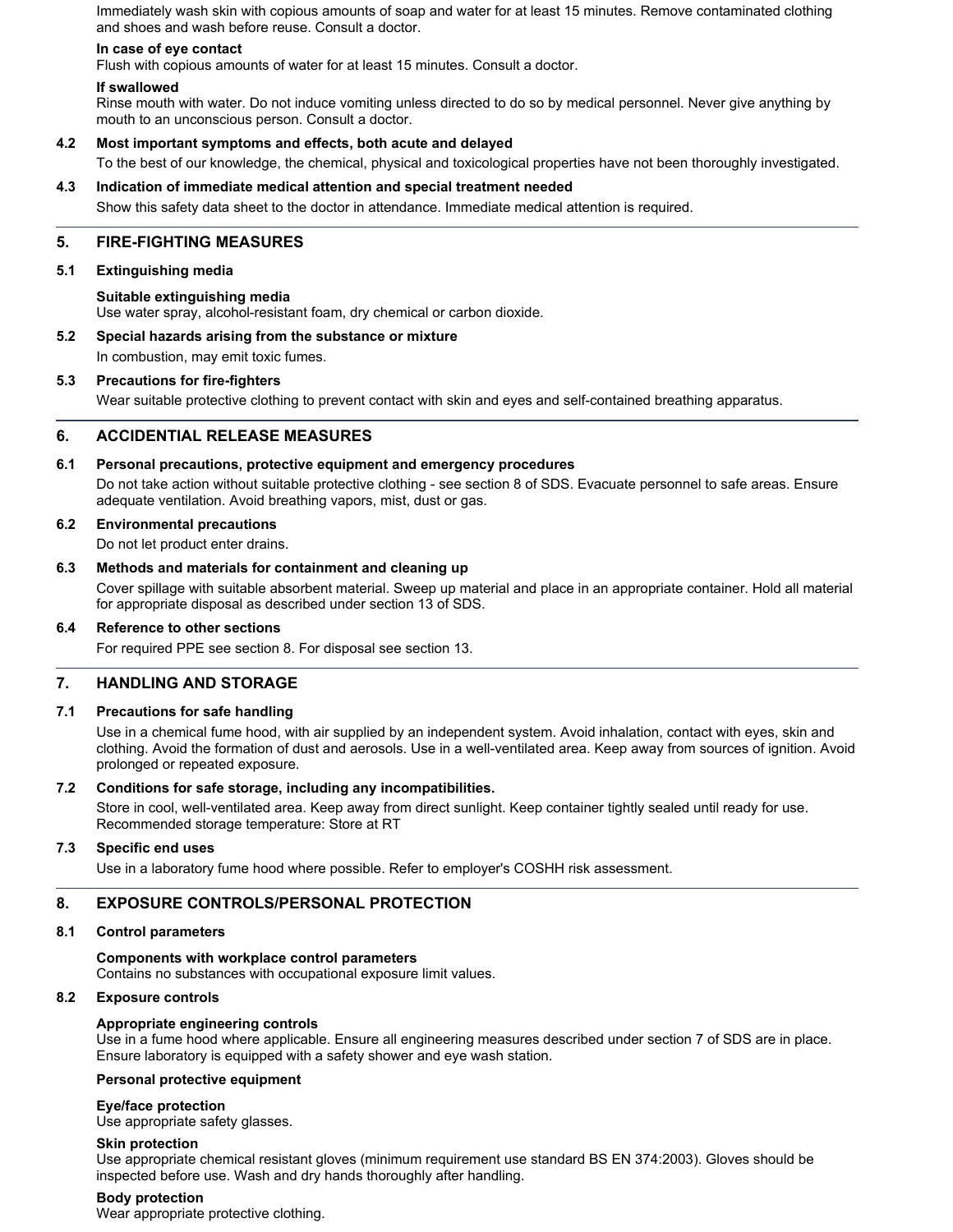## **9. PHYSICAL AND CHEMICAL PROPERTIES**

# **9.1 Information on basic physical and chemical properties**

| Appearance                                        | White solid       | Vapor pressure            | No data available        |
|---------------------------------------------------|-------------------|---------------------------|--------------------------|
| Odor                                              | No data available | Vapor density             | No data available        |
| Odor threshold                                    | No data available | Relative density          | No data available        |
| рH                                                | No data available | Solubility(ies)           | Soluble to 50 mM in DMSO |
| Melting / freezing point                          | No data available | Partition coefficient     | No data available        |
| Boiling point / range                             | No data available | Auto-ignition temperature | No data available        |
| Flash point                                       | No data available | Decomposition temperature | No data available        |
| Evaporation rate                                  | No data available | Viscosity                 | No data available        |
| Flammability (solid, gas)                         | No data available | Explosive properties      | No data available        |
| Upper / lower flammability or<br>explosive limits | No data available | Oxidising properties      | No data available        |

# **9.2 Other safety information**

No data available

# **10. STABILITY AND REACTIVITY**

# **10.1 Reactivity**

Stable under recommended transport or storage conditions.

## **10.2 Chemical stability**

Stable under recommended storage conditions.

# **10.3 Possibility of hazardous reactions**

Hazardous reactions will not occur under normal transport or storage conditions. Decomposition may occur on exposure to conditions or materials listed below.

# **10.4 Conditions to avoid**

Heat, moisture.

# **10.5 Incompatible materials**

Strong acids/alkalis, strong oxidising/reducing agents.

## **10.6 Hazardous decomposition products**

In combustion may emit toxic fumes. No known decomposition information.

# **11. TOXICOLOGICAL INFORMATION**

## **11.1 Information on toxicological effects**

## **Acute Toxicity**

ORL-RAT LD50: > 2gm/kg; SCU-RAT TDLo: 52µg/kg; IHL-RAT: >40770 µg/m3/1H; SCU-RAT LD50: >1gm/kg; IHL-RAT TCLo: 2100µg/m3/1H/78W-I; IHL-DOG TCLo: 6139µg/kg/1Y-I

# **Skin corrosion/irritation**

Classified based on available data

**Serious eye damage/irritation** Classified based on available data

**Respiratory or skin sensitization** Classified based on available data

**Germ cell mutagenicity** Classified based on available data

**Carcinogenicity** Classified based on available data

**Reproductive toxicity** Classified based on available data

**Specific target organ toxicity - single exposure** Classified based on available data

**Specific target organ toxicity - repeated exposure** Classified based on available data

# **Aspiration hazard**

Classified based on available data

# **Symptoms / Routes of exposure**

Inhalation: There may be irritation of the throat with a feeling of tightness in the chest.

Ingestion: There may be irritation of the throat.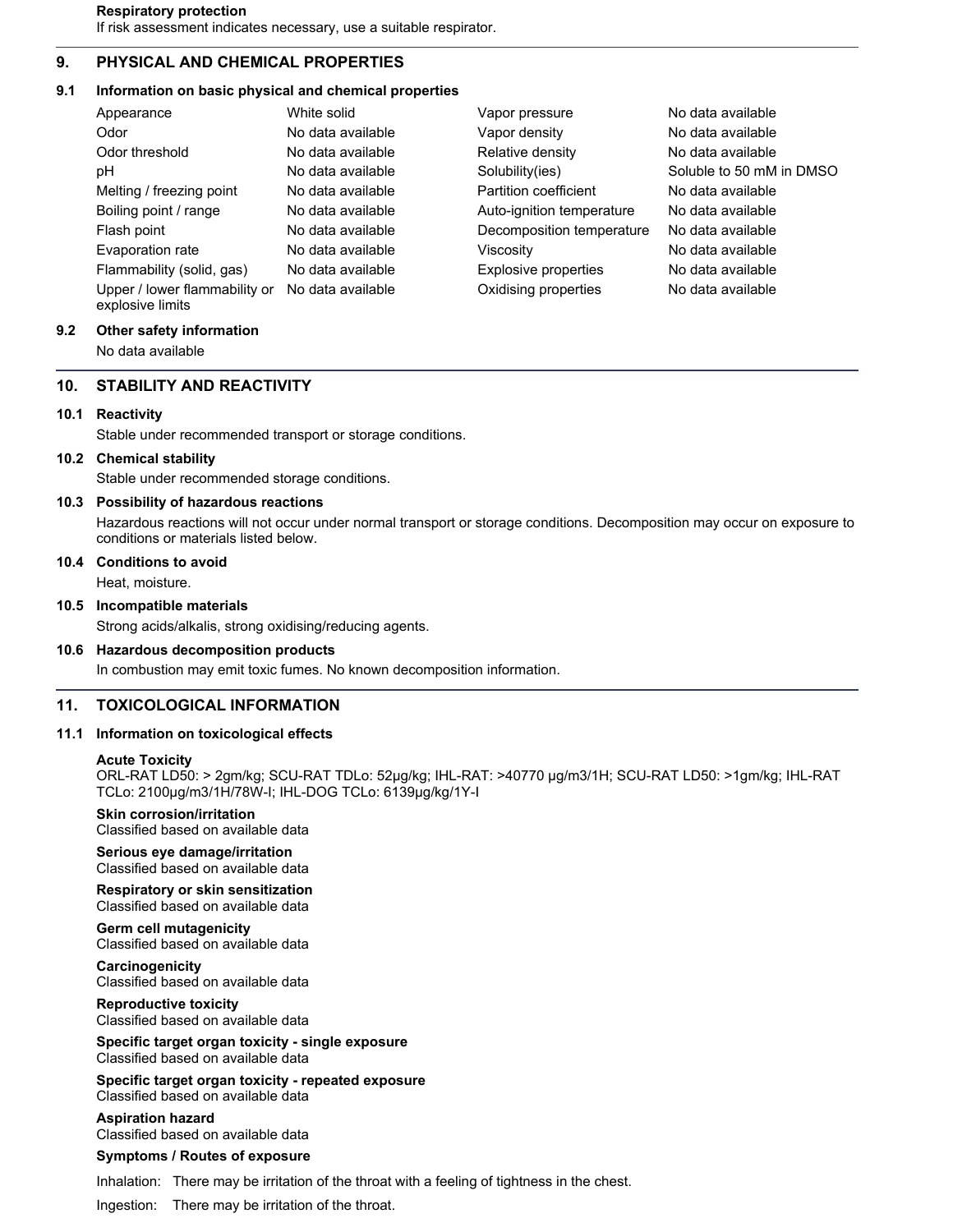### Skin: There may be mild irritation at the site of contact.

Eyes: There may be irritation and redness.

Delayed / Immediate Effects: No known symptoms.

### **Additional Information**

RTECS No: BV7980000

Exposure may cause irritaiton of eyes, mucous membranes, upper respiratory tract and skin. To the best of our knowledge, the chemical, physical and toxicological properties have not been fully investigated

### **12. ECOLOGICAL INFORMATION**

**12.1 Toxicity**

No data available

- **12.2 Persistence and degradability** No data available
- **12.3 Bioaccumlative potential**

No data available

**12.4 Mobility in soil** No data available

**12.5 Results of PBT and vPvB assessment** No data available

### **12.6 Other adverse effects**

No data available

### **13. DISPOSAL CONSIDERATIONS**

### **13.1 Waste treatment methods**

### **Product**

Transfer to a suitable container and arrange for collection by specialized disposal company in accordance with National legislation.

### **Contaminated packaging**

Dispose of in a regulated landfill site or other method for hazardous or toxic wastes in accordance with National legislation.

### **14. TRANSPORT INFORMATION**

Classified according to the criteria of the UN Model Regulations as reflected in the IMDG Code, ADR, RID and IATA.

### **14.1 UN-Number**

Does not meet the criteria for classification as hazardous for transport.

### **14.2 UN proper shipping name**

Does not meet the criteria for classification as hazardous for transport.

## **14.3 Transport hazard class(es)**

Does not meet the criteria for classification as hazardous for transport.

### **14.4 Packaging group**

Does not meet the criteria for classification as hazardous for transport.

### **14.5 Environmental hazards**

This product is not classified as environmentally hazardous according to the UN Model Regulations, nor a marine pollutant according to the IMDG Code.

### **14.6 Special precautions for users**

No data available

## **15. REGULATORY INFORMATION**

This safety datasheet complies with the requirements of Regulation (EC) No. 453/2010.

### **15.1 Safety, health and environmental regulations/legislation specific for the substance or mixture**

### **California Proposition 65**



Date Listed May 15<sup>th</sup> 1998

### **15.2 Chemical safety assessment**

A Chemical Safety Assessment has not been made for this product.

## **16. OTHER INFORMATION**

### **Further Information**